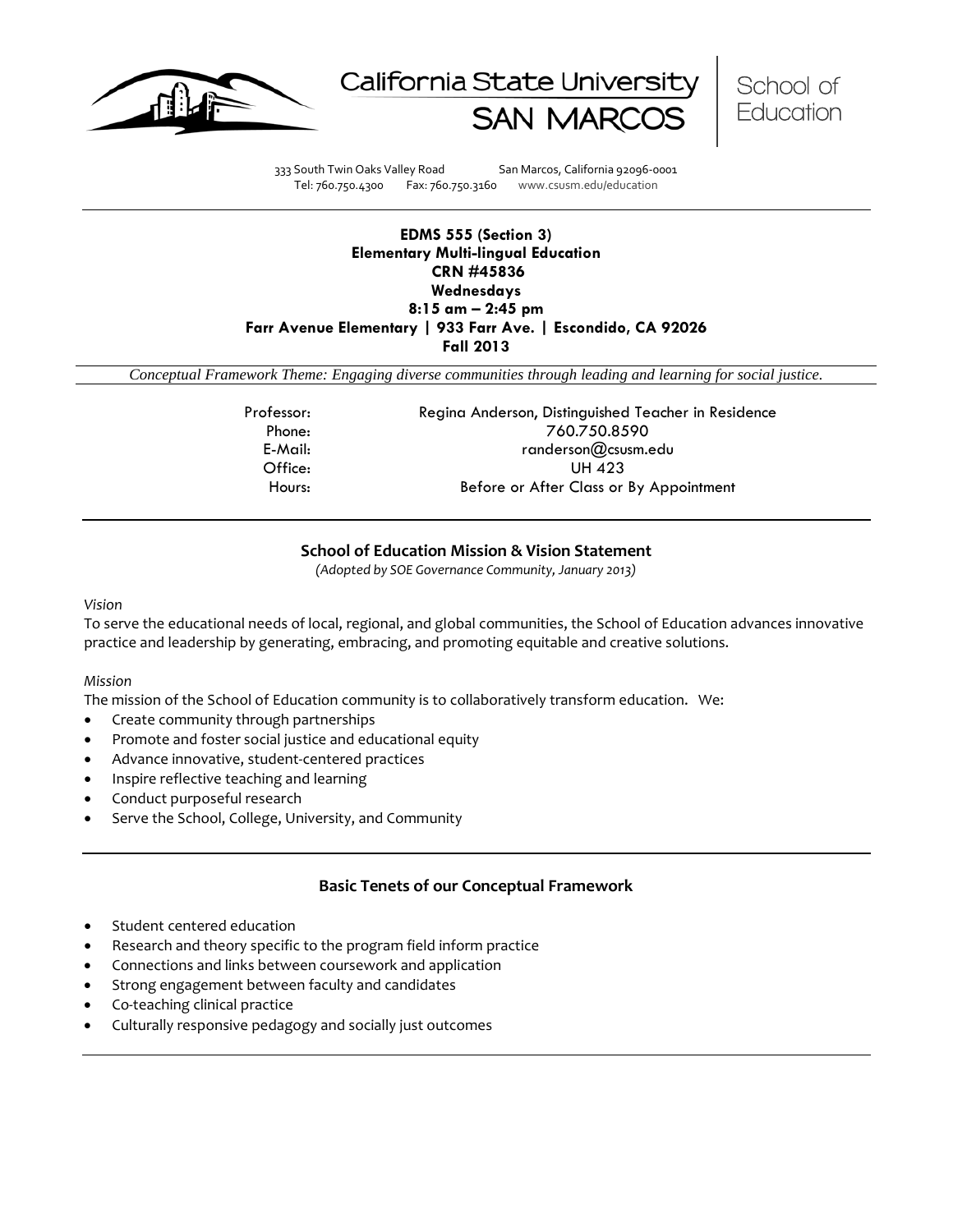## **COURSE DESCRIPTION**

Focuses on developing an understanding of culturally responsive theory, methodology, and assessment of second language acquisition in integrated and inclusive elementary and middle-level classrooms. *May not be taken for credit by students who have received credit for EDML 552. Requires participation in the public schools.* 

ANDERSON: EDMS 555 (3), Elementary Multilingual Education focuses on developing an understanding of culturally responsive theory, methodology, and assessment of second language acquisition in integrated and inclusive elementary and middle level classrooms. *May not be taken for credit by students who have received credit for EDML 552. Requires participation in the public schools.*

## **Course Prerequisites:**

Enrollment restriction for all EDMS courses is admission to the Multiple Subject Teacher Credential Program.

## **Course Objectives:**

- 1. Explain the basic terms, philosophies, problems, issues, history, and practices related to the education of language minority persons in California and the US and knowledge of the history, policies, programs, and research on the effectiveness of bilingual education and bilingualism in the United States.
- 2. Demonstrate understanding of the most important goals of bilingual/multicultural education. Understand and apply research and its effects on the dimensions of learning in bilingual education program models.
- 3. Explain the theoretical framework upon which bilingual education is founded and demonstrate understanding of the philosophical, theoretical, legal, and legislative foundations of bilingual education and their effects on program design and educational achievement.
- 4. Demonstrate understanding of existing student identification, assessment, and language re-designation requirements for the state of California.
- 5. Explain the connections between bilingual education, English as a second language, and SDAIE, SDAIS/CALLA methodologies. Apply knowledge of the research on the cognitive effects of bilingualism and biliteracy as developmental processes in instructional practice.
- 6. Demonstrate understanding of models of multicultural intercultural education and their implications for curriculum, instruction, and educational policy. Become cognizant of the fact that students' motivation, participation, and achievement are influenced by an intercultural classroom climate and school community.
- 7. Gain knowledge and understanding pertaining to similarities and differences between, contributions of, exchanges between, and varying perspectives of the populations referenced in the Non- Discrimination Policy of the State of California
- 8. Demonstrate knowledge of the transferability between primary and target language with the understanding that the level of transferability is affected by the level of compatibility and may vary among languages.
- 9. Promote authentic parental participation that includes learning about school systems, assuming leadership roles and affecting policy and understanding of the family as a primary language and cultural resource.

## **Required Texts**

- Making Content Comprehensible for English Language Learners: The SIOP Model, 4th Edition. (Echevarria,Vogt, & Short, 2013). ISBN: 978-0-13-268972-4
- Common Core for the Not-So-Common Learner, Grades K-5 English Language Arts Strategies, Grades K-5. (Hongsfeld & Dove, 2013). ISBN: 9781452257822
- Download: 1999 English Language Development Standards for California Public Schools K-12. You can download the ELD standards from the CDE website (www.cde.ca.gov)
- Download: 2012 English Language Development Standards for California Public Schools K-12. You can download the ELD standards from the CDE website (http://www.cde.ca.gov/sp/el/er/eldstandards.asp)
- Download: California's Common Core State Standard from California Department of Education Common Core website (www.cde.a.gov/re/cc ).
- Download: Appendices A-D and Glossary from 2012 ELD Standards ( http://www.cde.ca.gov/ sp/el/er/eldstandards.asp)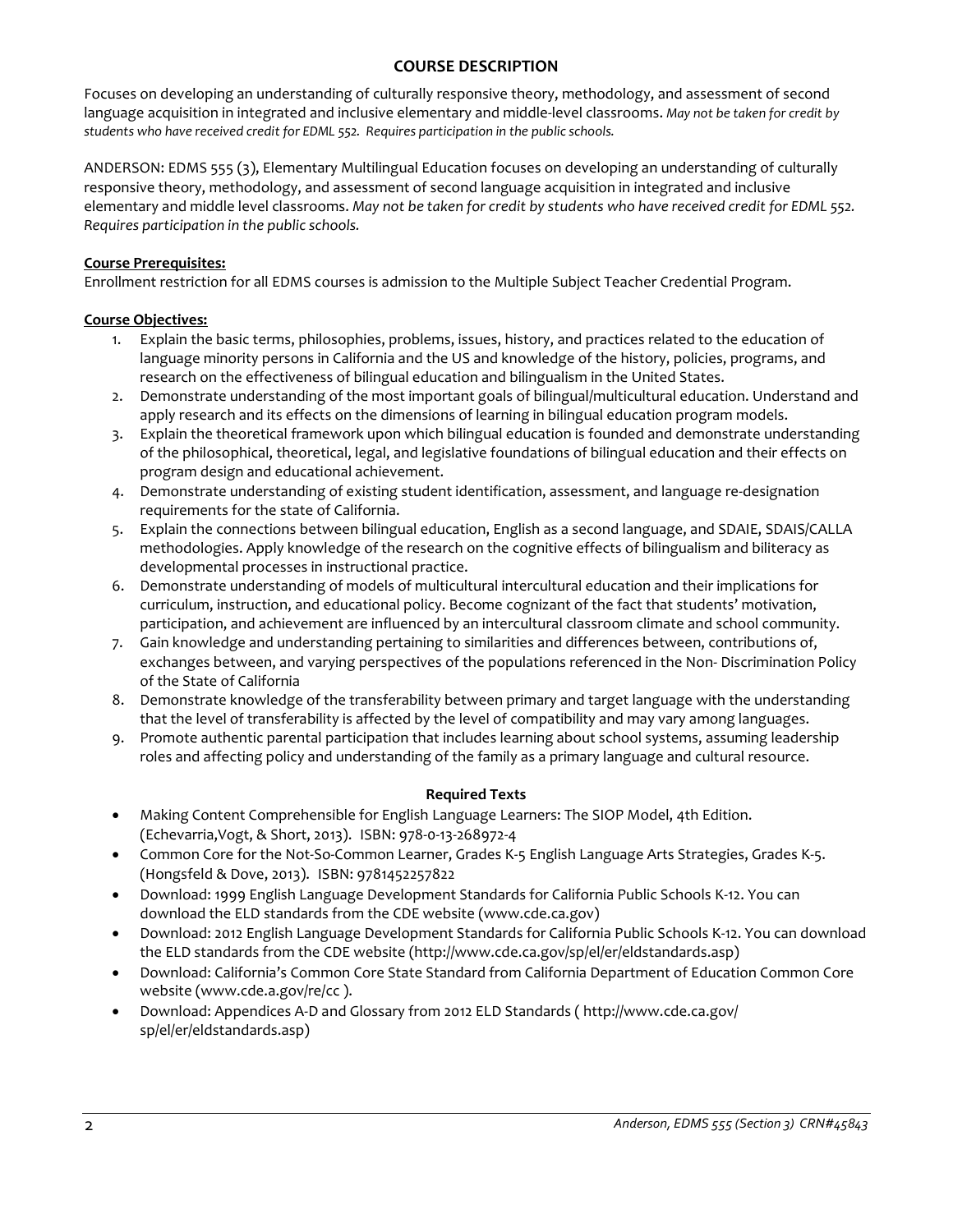## **Recommended Texts / Apps:**

- 99 Ideas and Activities for Teaching English Language Learners with the SIOP Model. (Echevarria, Vogt, & Short, 2008). ISBN: 978-0-205-52106-7
- eStandards California Common Core State Standards app

# **Authorization to Teach English Learners**

This credential program has been specifically designed to prepare teachers for the diversity of languages often encountered in California public school classrooms. The authorization to teach English learners is met through the infusion of content and experiences within the credential program, as well as additional coursework. Students successfully completing this program receive a credential with authorization to teach English learners. *(Approved by CCTC in SB 2042 Program Standards, August 02)*

# **STUDENT LEARNING OUTCOMES**

# **Teacher Performance Expectation (TPE) Competencies**

The course objectives, assignments, and assessments have been aligned with the CTC standards for the Multiple and Single Subject(s) Credential. This course is designed to help teachers seeking a California teaching credential to develop the skills, knowledge, and attitudes necessary to assist schools and district in implementing effective programs for all students. The successful candidate will be able to merge theory and practice in order to realize a comprehensive and extensive educational program for all students. You will be required to formally address the following TPEs in this course:

# **TPE 15: Social Justice and Equity**

- Valuing socially equitable teaching, learning, and schooling in a variety of organizational settings
- Incorporating pluralism and divergent perspectives on educating diverse students
- Democratizing public education to achieve social justice and equity

# **TPE 7: Teaching English Learners**

- Selects materials and strategies for students' English comprehension
- Makes curriculum content appropriate for English language learners

## **California Teacher Performance Assessment (CalTPA)**

Beginning July 1, 2008 all California credential candidates must successfully complete a state-approved system of teacher performance assessment (TPA), to be embedded in the credential program of preparation. At CSUSM this assessment system is called the CalTPA or the TPA for short.

To assist your successful completion of the TPA, a series of informational seminars are offered over the course of the program. TPA related questions and logistical concerns are to be addressed during the seminars. Your attendance to TPA seminars will greatly contribute to your success on the assessment.

Additionally, SoE classes use common pedagogical language, lesson plans (lesson designs), and unit plans (unit designs) in order to support and ensure your success on the TPA and more importantly in your credential program.

The CalTPA Candidate Handbook, TPA seminar schedule, and other TPA support materials can be found on the SoE website:<http://www.csusm.edu/education/CalTPA/ProgramMaterialsTPA.html>

## **Assessment of Professional Dispositions**

Assessing a candidate's dispositions within a professional preparation program is recognition that teaching and working with learners of all ages requires not only specific content knowledge and pedagogical skills, but positive attitudes about multiple dimensions of the profession. The School of Education has identified six dispositions – social justice and equity, collaboration, critical thinking, professional ethics, reflective teaching and learning, and life-long learning—and developed an assessment rubric. For each dispositional element, there are three levels of performance *unacceptable*, *initial target*, and *advanced target*. The description and rubric for the three levels of performance offer measurable behaviors and examples.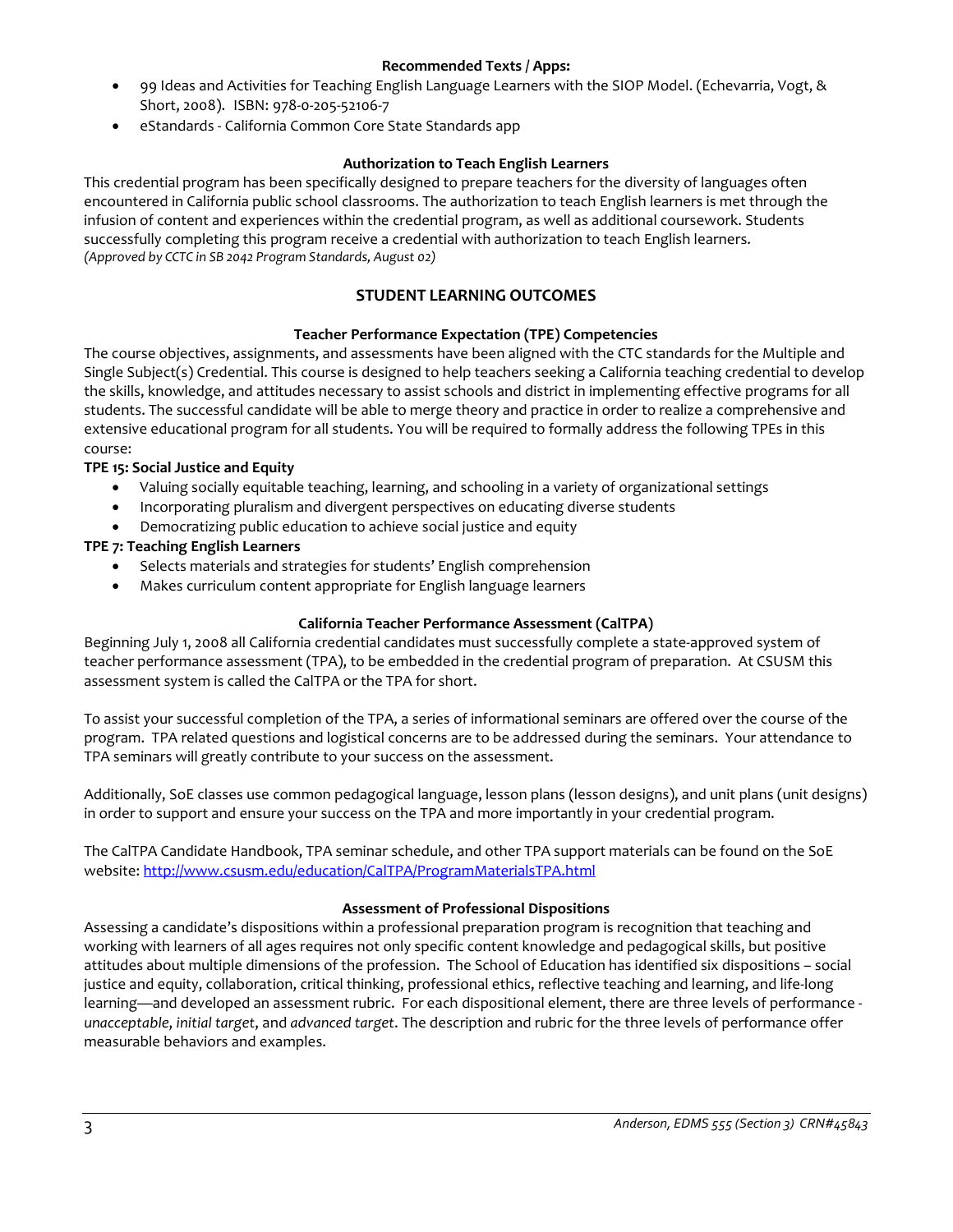The assessment is designed to provide candidates with ongoing feedback for their growth in professional dispositions and includes a self-assessment by the candidate. The dispositions and rubric are presented, explained and assessed in one or more designated courses in each program as well as in clinical practice. Based upon assessment feedback candidates will compose a reflection that becomes part of the candidate's Teaching Performance Expectation portfolio. Candidates are expected to meet the level of *initial target* during the program.

#### **School of Education Attendance Policy**

Due to the dynamic and interactive nature of courses in the School of Education, all students are expected to attend all classes and participate actively. At a minimum, students must attend more than 80% of class time, or s/he may not receive a passing grade for the course at the discretion of the instructor. Individual instructors may adopt more stringent attendance requirements. Should the student have extenuating circumstances, s/he should contact the instructor as soon as possible. *(Adopted by the COE Governance Community, December, 1997).*

**This course:** In an 8 week course, one day is equivalent to 2 class sessions/days. So, missing 1 entire day will constitute 2 absences for the course. Students missing more than one class session cannot earn an A or A-. Students missing more than two class sessions cannot earn a B or B+. Be cognizant of punctuality, since arriving late or leaving early by more than 20 minutes counts as an absence. Illness and emergencies are considered on a case-by-case basis. However, notifying the instructor does not constitute an excuse. All assignments must be turned in on due date even in case of an absence. Unless extraordinary circumstances are made known, this is not negotiable. \*Please remember to sign in for each class session.

#### **Students with Disabilities Requiring Reasonable Accommodations**

Students with disabilities who require reasonable accommodations must be approved for services by providing appropriate and recent documentation to the Office of Disable Student Services (DSS). This office is located in Craven Hall 4300, and can be contacted by phone at (760) 750-4905, or TTY (760) 750-4909. Students authorized by DSS to receive reasonable accommodations should meet with their instructor during office hours or, in order to ensure confidentiality, in a more private setting.

## **All University Writing Requirement**

Writing requirements for this class will be met as described in the assignments. Every course at the university, including this one, must have a writing requirement of at least 2500 words.

## **CSUSM Academic Honesty Policy**

"Students will be expected to adhere to standards of academic honesty and integrity, as outlined in the Student Academic Honesty Policy. All written work and oral presentation assignments must be original work. All ideas/materials that are borrowed from other sources must have appropriate references to the original sources. Any quoted material should give credit to the source and be punctuated with quotation marks.

Students are responsible for honest completion of their work including examinations. There will be no tolerance for infractions. If you believe there has been an infraction by someone in the class, please bring it to the instructor's attention. The instructor reserves the right to discipline any student for academic dishonesty in accordance with the general rules and regulations of the university. Disciplinary action may include the lowering of grades and/or the assignment of a failing grade for an exam, assignment, or the class as a whole."

Incidents of Academic Dishonesty will be reported to the Dean of Students. Sanctions at the University level may include suspension or expulsion from the University.

## **Plagiarism:**

As an educator, it is expected that each student will do his/her own work, and contribute equally to group projects and processes. Plagiarism or cheating is unacceptable under any circumstances. If you are in doubt about whether your work is paraphrased or plagiarized see the Plagiarism Prevention for Students website http://library.csusm.edu/plagiarism/index.html. If there are questions about academic honesty, please consult the University catalog.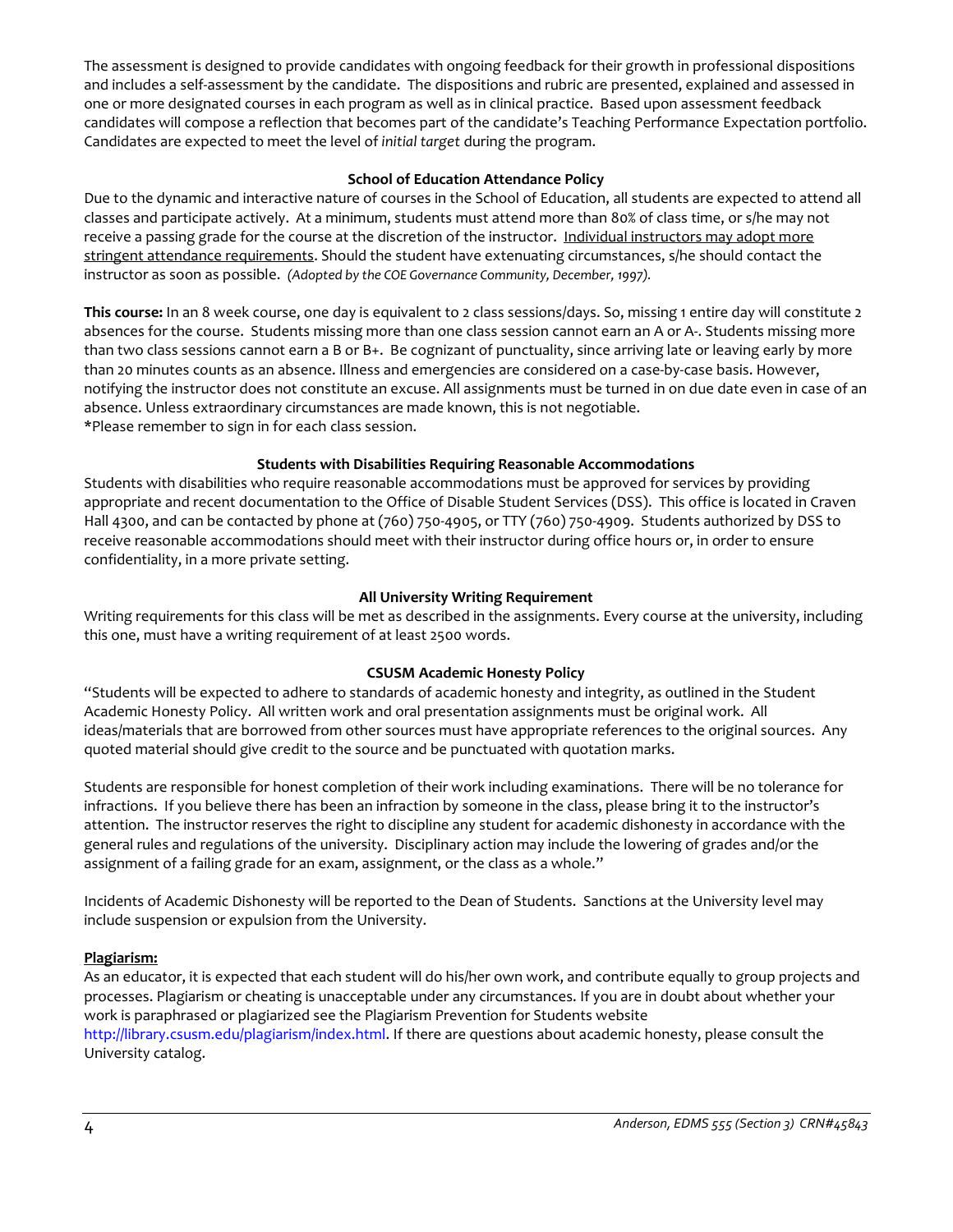## **Use of Technology:**

Students are expected to demonstrate competency in the use of various forms of technology (i.e. word processing, electronic mail, Moodle, use of the Internet, and/or multimedia presentations). Specific requirements for course assignments with regard to technology are at the discretion of the instructor. Keep a digital copy of all assignments for use in your teaching portfolio. All assignments will be submitted online, and some will be submitted in hard copy as well. Details will be given in class.

#### **Electronic Communication Protocol:**

Electronic correspondence is a part of your professional interactions. If you need to contact the instructor, e-mail is often the easiest way to do so. It is my intention to respond to all received e- mails in a timely manner. Please be reminded that e-mail and on-line discussions are a very specific form of communication, with their own nuances and etiquette. For instance, electronic messages sent in all upper case (or lower case) letters, major typos, or slang, often communicate more than the sender originally intended. With that said, please be mindful of all e-mail and on- line discussion messages you send to your colleagues, to faculty members in the School of Education, or to persons within the greater educational community. All electronic messages should be crafted with professionalism and care.

Things to consider:

- Would I say in person what this electronic message specifically says?
- How could this message be misconstrued?
- Does this message represent my highest self?
- Am I sending this electronic message to avoid a face-to-face conversation? In addition, if there is ever a concern with an electronic message sent to you, please talk with the author in person in order to correct any confusion.

#### **Course Requirements**

Teacher education is a professional preparation program. It is expected that students will come to class prepared to discuss the readings, submit required assignments, and participate in class activities. Students are expected to adhere to academic honesty and integrity, standards of dependability, confidentiality and writing achievement. Because it is important for teachers to be able to effectively communicate their ideas to students, parents, colleagues, and administrators, writing that is original, clear and error-free is a priority for the School of Education. **Note: Professor reserves the right to change, add to, or delete any material or assignment from the course.**

| ٠            | Attendance, Participation, & Professional Disposition   | 12 points  |
|--------------|---------------------------------------------------------|------------|
| $\mathbf{m}$ | 5 Reading Reflections (4 points each)                   | 20 points  |
| ٠            | Multicultural Book and Multimedia Tool Presentation     | 10 points  |
| ٠            | Cougar Course Online Task                               | 4 points   |
| ٠            | EL Questionnaire - Learning About Your English Learners | 10 points  |
| ٠            | ELD/SDAIE/SIOP Lesson Observation & Write-up            | 10 points  |
| ٠            | TPE 15 - Action Plan / Reflective Statement             | 10 points  |
| ٠            | Multicultural Resources & SDAIE "Thematic Unit"         | 24 points  |
|              | Total                                                   | 100 points |

#### **ASSIGNMENT DESCRIPTIONS**

## **Attendance, Participation, and Professional Disposition =12 points**

First is the expectation that you will attend all class sessions prepared to actively participate in class activities, group and individual sharing, and discussions on various topics and assigned reading**.** Please see the guidelines for the **School of Education Attendance Policy** and the attendance requirements for this course in this syllabus. **Dispositions and Disposition Rubric for the School of Education, CSUSM available at:**

<http://www.csusm.edu/education/ClinicalPractice/HandbookSS.html>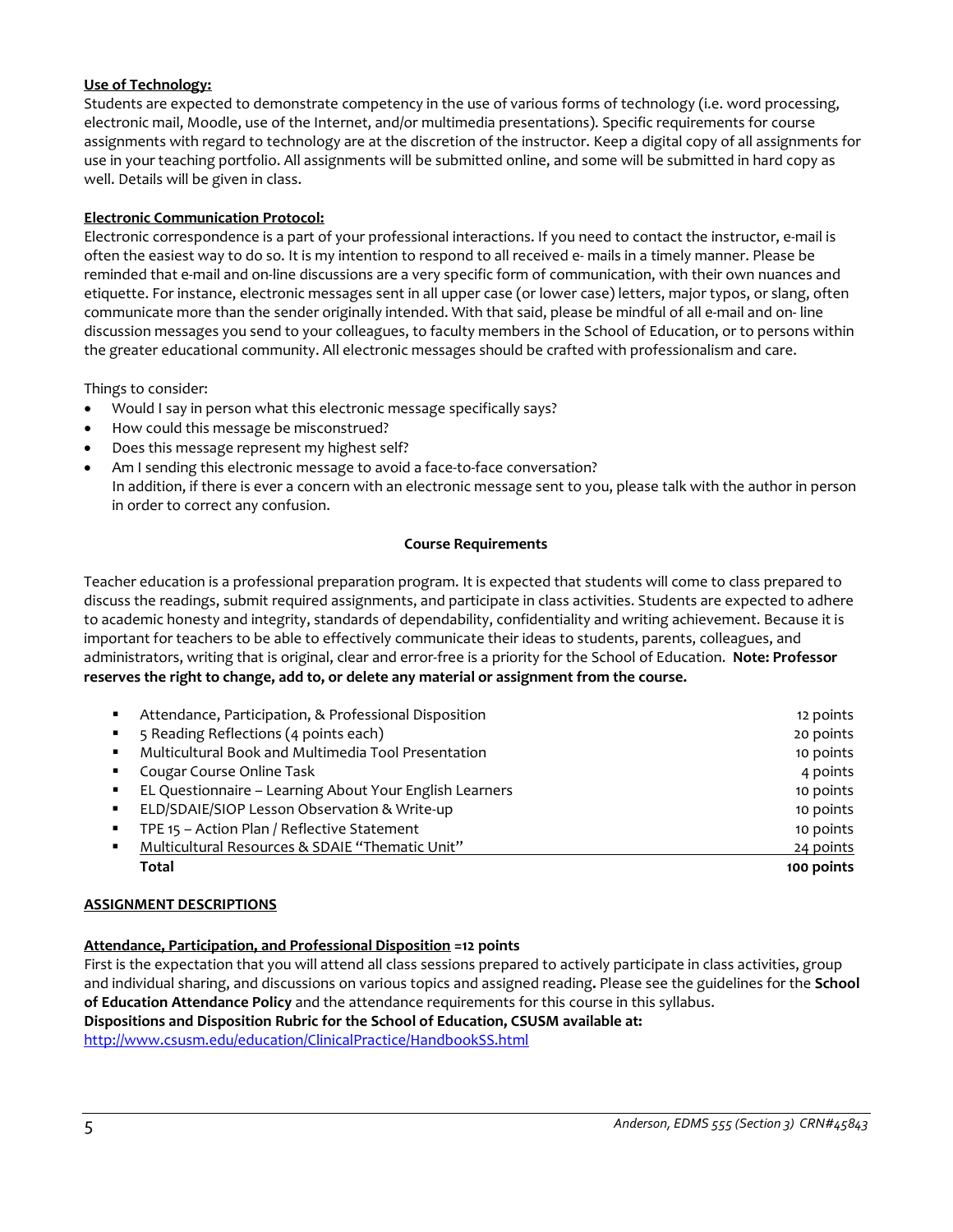Professional, credentialed educators are evaluated on "performance of non-instructional duties and responsibilities" by their administrators. Punctuality, attendance, collaboration with colleagues, and professionalism fall under this category. Your professional disposition is related to how you conduct yourself in class and at a school site. Please communicate any attendance issues directly with the instructor.

\*You will be evaluated by the Professor in the 6 Dispositional Elements according to how you conduct yourself within the classroom environment. Absences, poor participation and poor completion of coursework, and negative attitudes will result in a loss of points.

# **Reading Reflections (4 reflections X 5 points each) =20 points**

Reflections based on your reading assignments are due on the dates listed on your course outline *before* class begins. Reading reflections are a way to verify that the assigned readings for that week have been completed. This assignment is a one page typed maximum. Submit electronic copies of the reading reflections on our Cougar Course Forum called "Reflections". **Reflections must include:**

- Connections that can be made between the text and teaching English Learners.
- Specific examples from your classroom observation experiences, tutoring, or other personal experiences in diverse settings that you have had that relate to the readings.
- Things you would like to implement or take from the readings that are important to you as a future teacher.
- Questions/concerns these readings have clarified for you OR questions/concerns you might have after completing these readings.

## **Multicultural Book & Multimedia Tool Presentation =10 points**

**Directions:**

- Sign-up for a 10 minute presentation. Presentations will be ongoing throughout the semester.
- Select and present a multicultural book and a multicultural website/app/multimedia tool that represent the heritage, culture, language or social justice issues pertaining to students in K-8 education. This culturally responsive literature/media tool is essential to reaching all students, to introduce a lesson, or augment a topic (ie., immigration, diversity, traditions, customs, family, etc.) or a resource to you as an educator. It would be great if the book and/or media site is a bilingual resource.
- Bring the book to class and show us the website/multimedia tool by making a *short presentation on how you would use them in your class* and *the type of activities, that would stem from ELD Standards, and what you could do with these resources to teach about a theme/content to elicit language development*.
- Our CSUSM library has a wonderful children's library with many bilingual books at the Barahona Center on the  $5<sup>th</sup>$  floor. Examples will be provided in class.

## **English Learner Questionnaire – Learning About Your English Learners =10 points**

Course by the due date *before* class and share your findings in class.

The purpose of this assignment is to provide insight of the various factors that impact the success of EL students in your future classroom. This is a Critical Assessment Task (CAT) aligned to the Teacher Performance Assessments (TPAs). **Directions**:

- In class, students will work in groups to write lists of questions to ascertain information about their English Learners (ELs) in the following areas: linguistic background; academic language abilities, content knowledge, and skills; physical, social and emotional development; cultural and health considerations; and interests and aspirations.
- From these lists, each student will individually create a typed questionnaire that will be administered to his/her ELs. Try to think of questions that elicit language from your EL students, not just "yes" or "no" answers. Think about the language proficiency of your students. Indicate the grade level and ELD Proficiency Level Descriptors of the students. You may add directions, introduction, or decorate it with border or clip art to make it attractive to your students (optional).
- You will administer the questionnaire to an EL student and reflect on your questions & student responses by answering the following: What did you find valuable about this process? How would you improve your questionnaire? How did you elicit information to help you plan for instruction and get to know your EL students better? After administering your questionnaire to an EL student, upload your typed questionnaire and paragraph reflection on our Cougar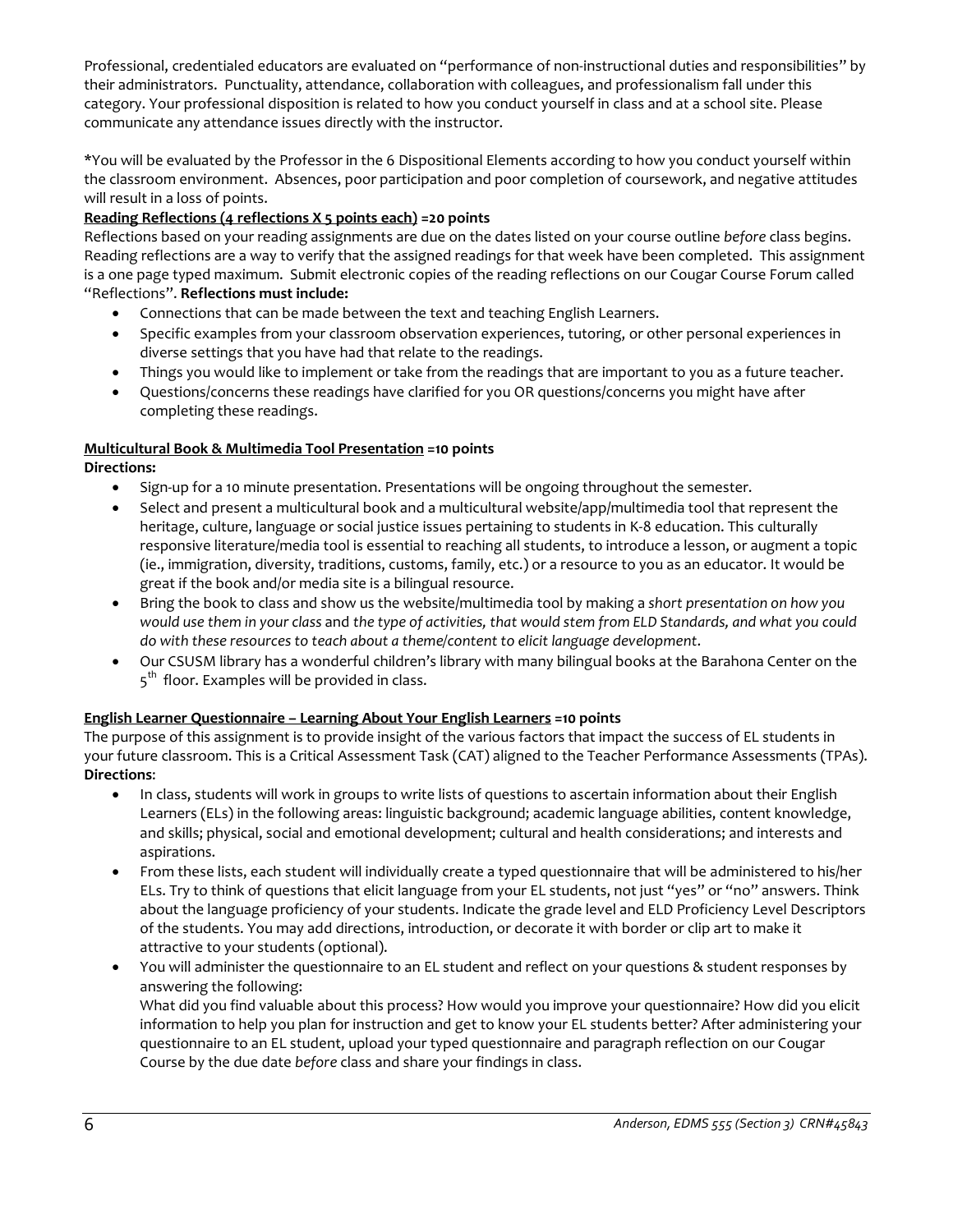## **Cougar Courses Online Task= 4 points**

You will synthesize the information from the video and webinar links on Cougar Courses. Please refer to Cougar Courses for the assignments that will be posted under the corresponding date. This assignment will begin in class, but be completed at home.

## **ELD / SDAIE/ SIOP Lesson Observation =10 points**

**Directions**:

- For this assignment you will observe an English Language Development or Sheltered Instruction [Specially Designed Academic Instruction in English (SDAIE) or Sheltered Instruction Observation Protocol (SIOP)] lesson at your student teaching school site or online. Your observation can be in any classroom with English Learners (ELD, SDAIE / Sheltered, or "mainstream").
- You will use the SIOP Protocol located in your textbook on pp. 294-296 as a checklist (data collection) and guideline for what to look for in an effective lesson for English Learners. This checklist will be turned into the Professor.
- You will first predict (hypothesize) what SIOP strategies you believe you will be observing during the lesson. Your observation write-up should include a description of the classroom, the SIOP techniques the teacher used, and how the students interacted with the lesson and peers. \*Remember, this is NOT a critique of the teacher and his/her instruction.
- In your typed write-up, you will also discuss your hypothesis about the strategies and the results. Then think of how (if necessary) you would modify the lesson/activity observed in light of the information and knowledge gained in the course. Submit an electronic copy of the lesson observation to our Cougar Course (3-5 pages maximum) on the due date *before* class. Share your findings in class.

# **TPE 15 – Action Plan / Reflective Statement =10 points**

In this course, you are specifically responsible for demonstrating that you have met TPE 15: Social Justice and Equity in your coursework.

## **Directions:**

- Each student will *create a personalized diversity/social justice action plan* designed specifically for his/her English learners and their parents. Your plan will discuss how you, as a future teacher of English Learners, will address an issue of diversity, social justice and/or equity in your school classroom & school community.
- Your plan will include the following;
	- 1. A paragraph identifying/defining the issue you have chosen to address.
	- 2. A paragraph description of the English Learners and parents your plan is designed for.
	- 3. A paragraph reflection of the reasons you chose the issue (reference TPE 15).
	- 4. A paragraph description of the personalized action plan (specific activities) you have created.
- Your typed action plan and reflective statement MUST reference TPE 15 so that you are demonstrating how you have met the TPE through this assignment.
- Post your final TPE 15 Action Plan / Reflective Statement to our Cougar Course on the due date.

# **Multicultural Thematic Unit using SDAIE/SIOP= 24 points**

## **Directions:**

- You will work in a group of 4-5 students to coordinate integrated unit lessons around a central theme that will address TPEs 7 and 15.
- Applying the Sheltered Instruction [Specially Designed Academic Instruction in English (SDAIE) or Sheltered Instruction Observation Protocol (SIOP)] methodologies and principles you have learned in class, you will *create a SDAIE/SIOP unit* that includes an accurate assessment plan, instructional strategies, and interactive activities that are appropriate for English Learners at all 3 Proficiency Level Descriptors (emerging, expanding, bridging).
- The group will create a weekly calendar to reveal a clear plan of topics for each subject area with the assessments. Your plan will show lessons that teach language arts, math, science, and social studies through the day/week and explain how the four content areas meet the multicultural/social justice & equity theme.
- Each member of the group will write and present *one* lesson plan for the unit that clearly delineates how every student will be a successful learner by providing universal access to diverse students through differentiation (e.g., gifted, English Learners, special needs, poor readers, non-readers).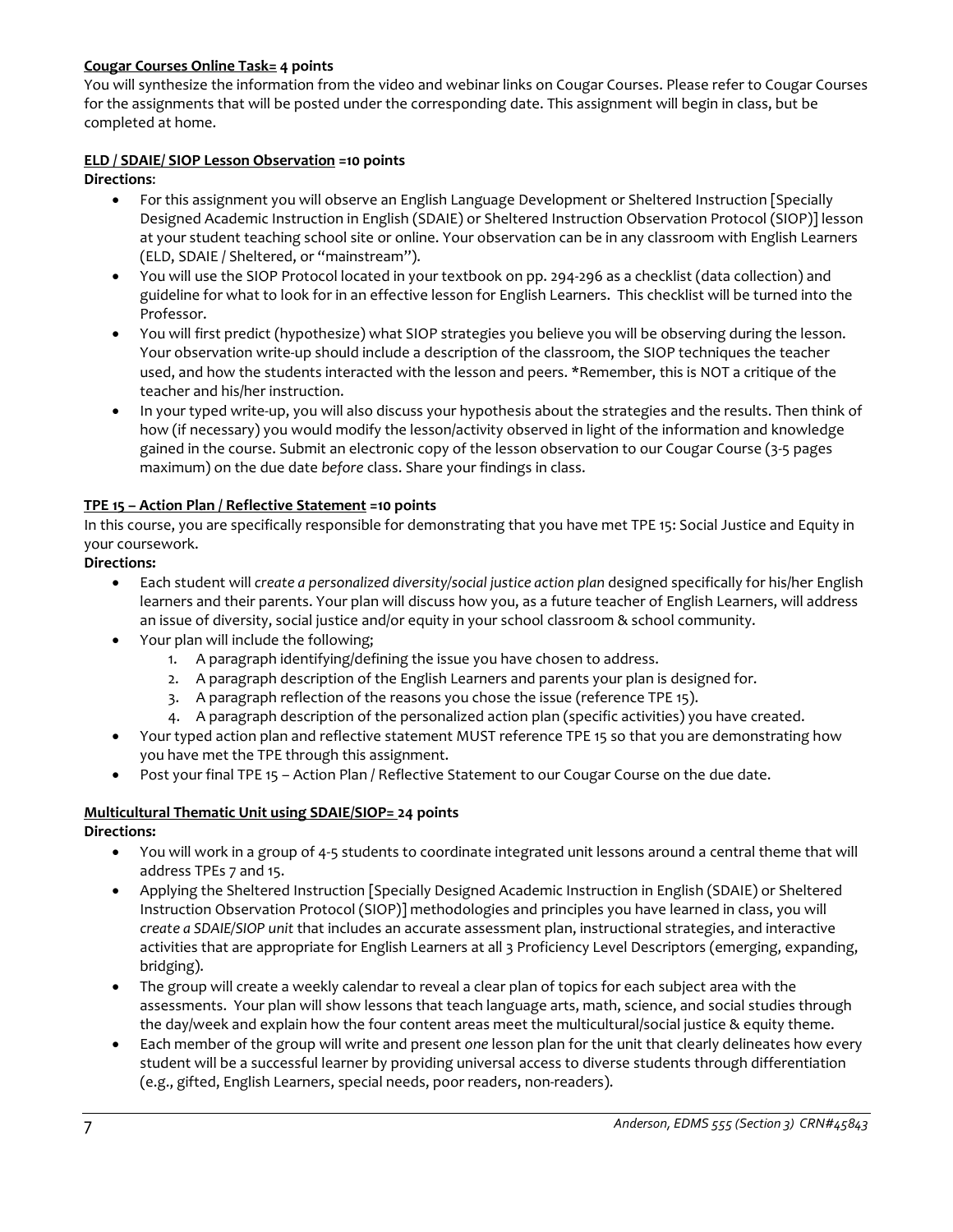- In addition, each group member will *collect at least 3 multicultural resources* (books, websites, articles, videos, games, etc.) that are rooted in multicultural education/social justice and equity for students. One resource must be bilingual or in another language that represents the EL population. The term "multicultural" includes the following categories; race or ethnicity, gender, religion, sexual orientation, socioeconomic status, age, and physical or mental ability and language.
- Time will be allotted during class for students to have the opportunity to work on their unit and lesson plans both individually and in small groups by applying what they have learned from the readings, class discussions, and their classroom experiences.
- Detailed information on assignments will be shared in class. Students will *present their Multicultural Unit Plan & Resources in a Poster Session Format*. All unit lesson plans for your group will be submitted in a notebook the day of the MC poster session with each student's name on individual lesson plans.

## **Electronic Submissions of Assignments**

This course is paperless. All assignments are to be turned into the Moodle shell (a.k.a. Cougar Course) on time. Points will be deducted for late submissions as the work you do is essential to the discussions conducted in this course. Make sure you turn in the assignments in Word, 12 font, in Times New Roman.

#### **Grading Standards**

All students are expected to participate in class activities and demonstrate reflective learning. It is important that students are well prepared for course sessions by completing the readings and assignments scheduled before the class meeting. All assignments should be typed and double- spaced. Students who wish to revise an assignment must negotiate the requirements of the revision with the instructor. It is expected that work will be turned in on time. Please discuss individual issues with the instructor. **Points will be deducted if assignments are submitted late (10% penalty per day late; no credit will be awarded if the assignment is one week late).**

| 94 – 100 A | $90 - 93$ A- |
|------------|--------------|
| 87 – 89 B+ | 84 – 86 B    |
| 80 – 83 B- | 77 – 79 C+   |
| 74 – 76 C  | $70 - 73$ C- |
| 60 – 69 D  | Below 60 F   |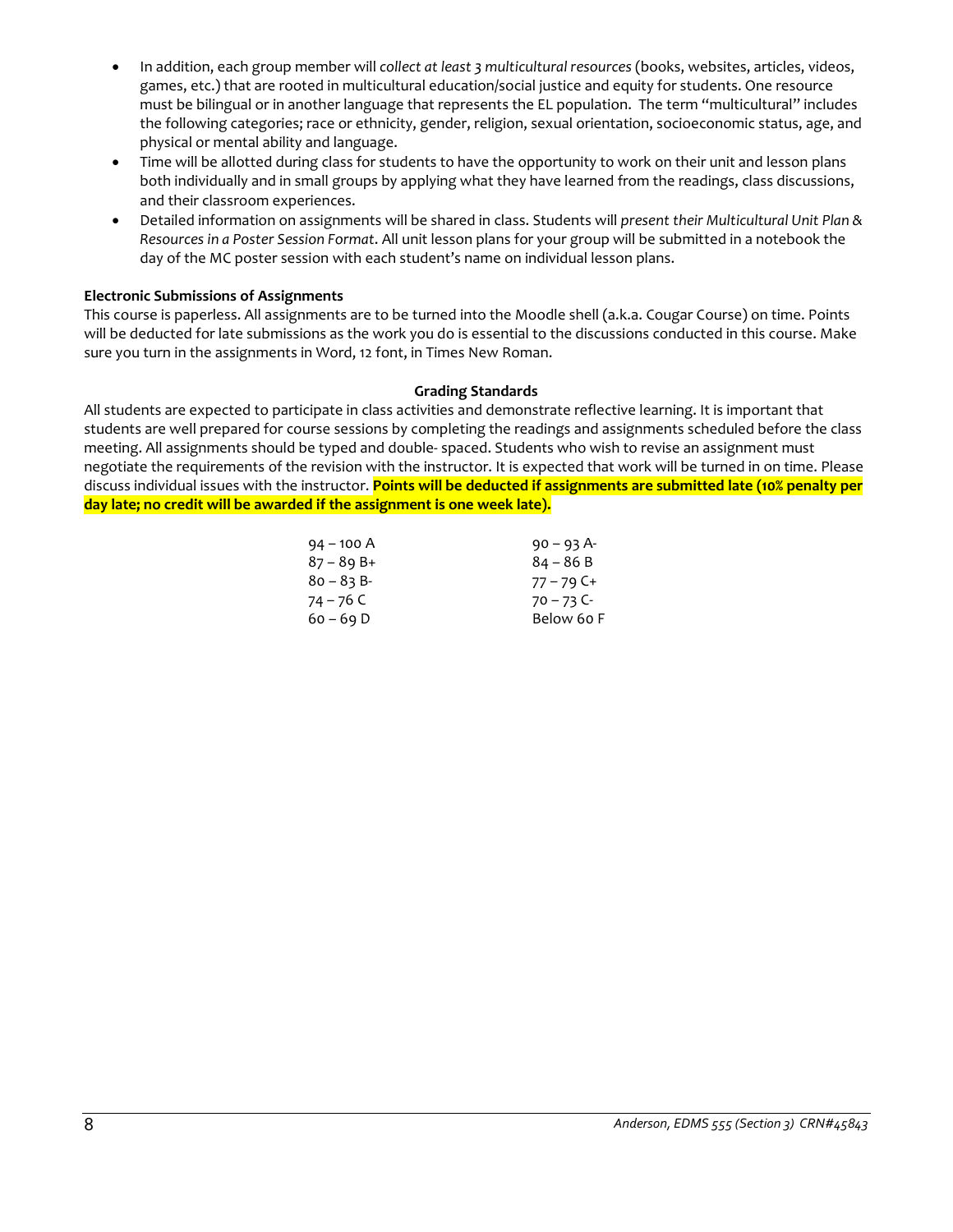# **Tentative Course Schedule**

|                        | <b>Elementary Multilingual Education</b><br>EDMS $555 - 03$<br>CRN# 45843<br>Regina Anderson, Fall 2013 |                                                                                                                                                                                                                                                                                                                                                                                                                                                                                            |                                                                                                                                                                                                                                                                                           |  |  |
|------------------------|---------------------------------------------------------------------------------------------------------|--------------------------------------------------------------------------------------------------------------------------------------------------------------------------------------------------------------------------------------------------------------------------------------------------------------------------------------------------------------------------------------------------------------------------------------------------------------------------------------------|-------------------------------------------------------------------------------------------------------------------------------------------------------------------------------------------------------------------------------------------------------------------------------------------|--|--|
| <b>Week</b>            | Date                                                                                                    | <b>Topics</b>                                                                                                                                                                                                                                                                                                                                                                                                                                                                              | <b>Reading and Assignments Due</b>                                                                                                                                                                                                                                                        |  |  |
| Week<br>$\mathbf{1}$   | Aug.<br>28                                                                                              | <b>Community of Learners/Valuing Cultural Identity</b><br>-Introduction / Overview / Syllabus<br>-Who are English Learners?<br>-Diverse Characteristics<br>-What is Sheltered Instruction?<br><b>Second Language Acquisition</b><br>-Historical Overview of Bilingual Education: Theories &<br>Research<br>-SIOP Components: Lesson Design with Language Objectives<br>-Common Core Key Shifts and Implications for ELs<br>-Discuss Reading Reflections & MC Book/Multimedia<br>Assignment | <b>Download</b> or print a copy of the<br>syllabus & bring it to class<br>Sign-up for MC Book/ Multimedia<br>presentations in class<br>Read:<br>SIOP Ch. 1 Sheltered Instruction<br>SIOP Ch. 2 Lesson Preparation<br>"Forbidden Language" on Cougar<br>Courses                            |  |  |
| Week<br>$\overline{2}$ | Sept.<br>4                                                                                              | <b>Informing Instructional Decisions</b><br>-CELDT and ELPAC Assessments<br>-1999 ELD Standards<br>-Stages of Language Development<br>-Lesson Design with Language and Content Objectives<br>Techniques, Strategies, & Linguistic Needs<br>-Comprehensible Input & Strategies<br>-SIOP Checklist<br>-2012 ELD Standards and PLDs<br>-Discuss EL Questionnaire                                                                                                                              | Read:<br>SIOP Ch. 3 Bldg Background<br>Dove Ch. 1 Not-So Common Learners<br>Diaz-Rico on CC- Learning about L2<br>Acquisition<br>Download 1999 ELD Standards<br>Read:<br>SIOP Ch. 4 Comp. Input<br>SIOP Ch. 5 Strategies<br>Download 2012 ELD Standards<br><b>Due: Reading Reflection</b> |  |  |
| Week<br>3              | Sept.<br>11                                                                                             | Techniques, Strategies, & Linguistic Needs<br>-Differentiating Instruction<br>-Long Term English Learners (LTELs)<br>-Active Participation<br>-Common Core SL Strategies<br>Comprehension<br>-Video: Helping ELLs Grasp the Full Picture<br>-Discuss SDAIE/ELD Lesson Observation/Write-up<br>*Students may be able to observe ELD classes at FARR                                                                                                                                         | Read:<br>SIOP Ch. 6 Interaction<br>Dove Ch. 7 Core Speaking and<br>Listening Strategies<br>Read:<br>SIOP Ch. 7 Practice/ Application<br>SIOP Ch. 8 Lesson Delivery<br><b>Due: Reading Reflection</b>                                                                                      |  |  |
| Week<br>4              | Sept.<br>18                                                                                             | Assessing Learning to Guide Instructional Practices<br>-Lesson Development: Student Interaction<br>-Formative and Summative Assessments, DOK<br>-The Achievement Gap<br>-ELD Strategies & Academic Language<br>-Language Forms and Functions<br>-2012 ELD Standards Appendix C: Theoretical<br>Foundations/Research<br>-2012 ELD Standards Appendix B: Learning About How<br>English Works<br>-Discuss TPE 15 Action Plan                                                                  | Read:<br>SIOP Ch. 9 Review & Assessment<br>Read:<br>Dove Ch. 2 Core Strategies for<br>Academic Language Development<br><b>Due: Questionnaire: Learning About</b><br><b>Your English Learners</b><br>Due: Cougar Courses Online Task:<br>Helping ELLs Grasp the Full Picture               |  |  |